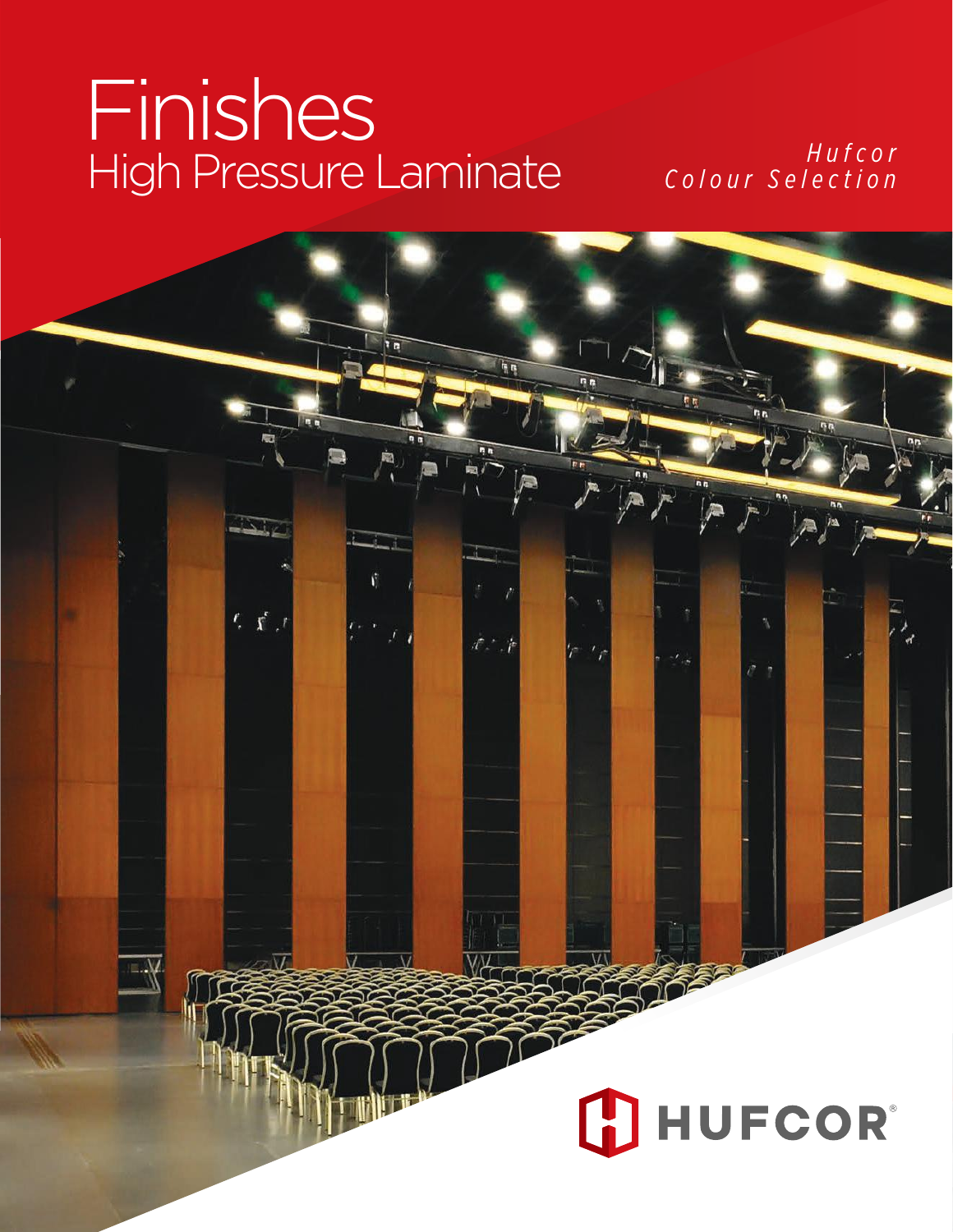## **Hufcor Designer Series - High Pressure Laminate**







Virgin White Pure White Peach Cream Jet Black







9799M 6893M 0928M 6637M





EXTERN THE GREET STATES OF STATES OF STATES OF STATES OF STATES OF STATES OF STATES OF STATES OF STATES OF STA<br>Grey Charcoal Grey (Charcoal Grey)



Lemon Yellow **Chartreuse** Chartreuse Shallow Blue Shallow Blue Medium Blue













Orange **Dark Latte** Dark Latte **Dongle Red** Expresso

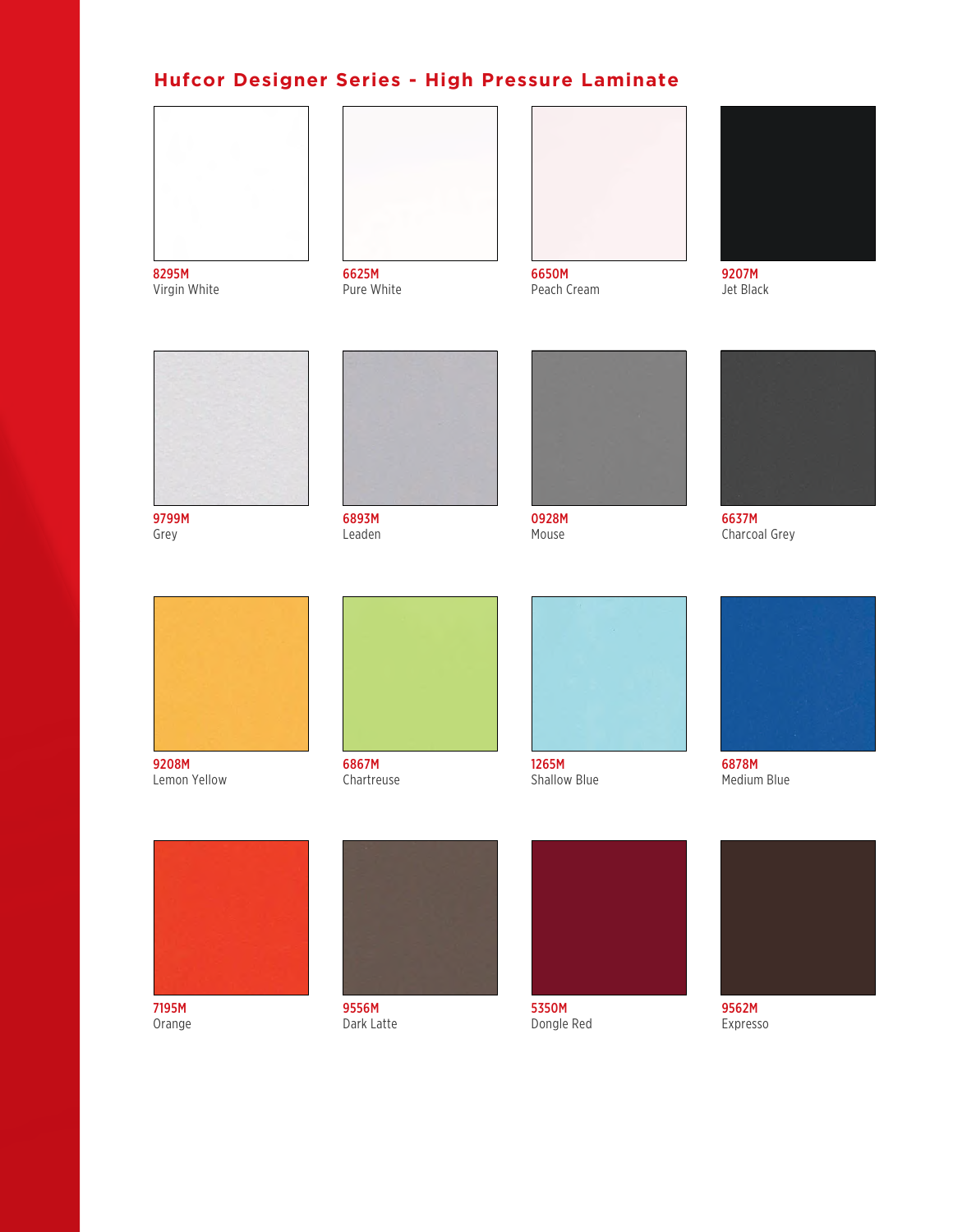### **Hufcor Designer Series - High Pressure Laminate**



5607NC 5464NC 6009M 5804TG Chardonnary Oak Light Guadalquivir Oak Arctic Maple Ghardonnary Oak Light Guadalquivir Oak









8605NC 9933M 3120M 3746M Scandinavian Teak **New Ram Teak** Oriental Walnut Dark Walnut







» Concealed Trim Type » Exposed Trim Type



#### *Specification*

- » Contents: Décor paper, kraft paper & melamine resins
- » Thickness: 0.7mm
- » Weight:  $1.0$ kg /m<sup>2</sup>
- » Finishing: Matte / Texture

#### *Environmental*

Green Label Singapore – Low Emission & low toxicity

#### *Performance*

| Resistance to cracking         | Grade 4                 |
|--------------------------------|-------------------------|
| Resistance to scratch          | >175N                   |
| Resistance to stain            | Grade 5 for Group 1 & 2 |
| Resistance to surface abrasion | $>150$ revolution       |

"Note: Technical data is according to ISO 4586:1997 standards"

#### *Maintenance*

Use clean, damp, non-abrasive cotton cloth and a mild liquid detergent or household cleaner Rinse with clean water, using a clean, non-abrasive cotton cloth